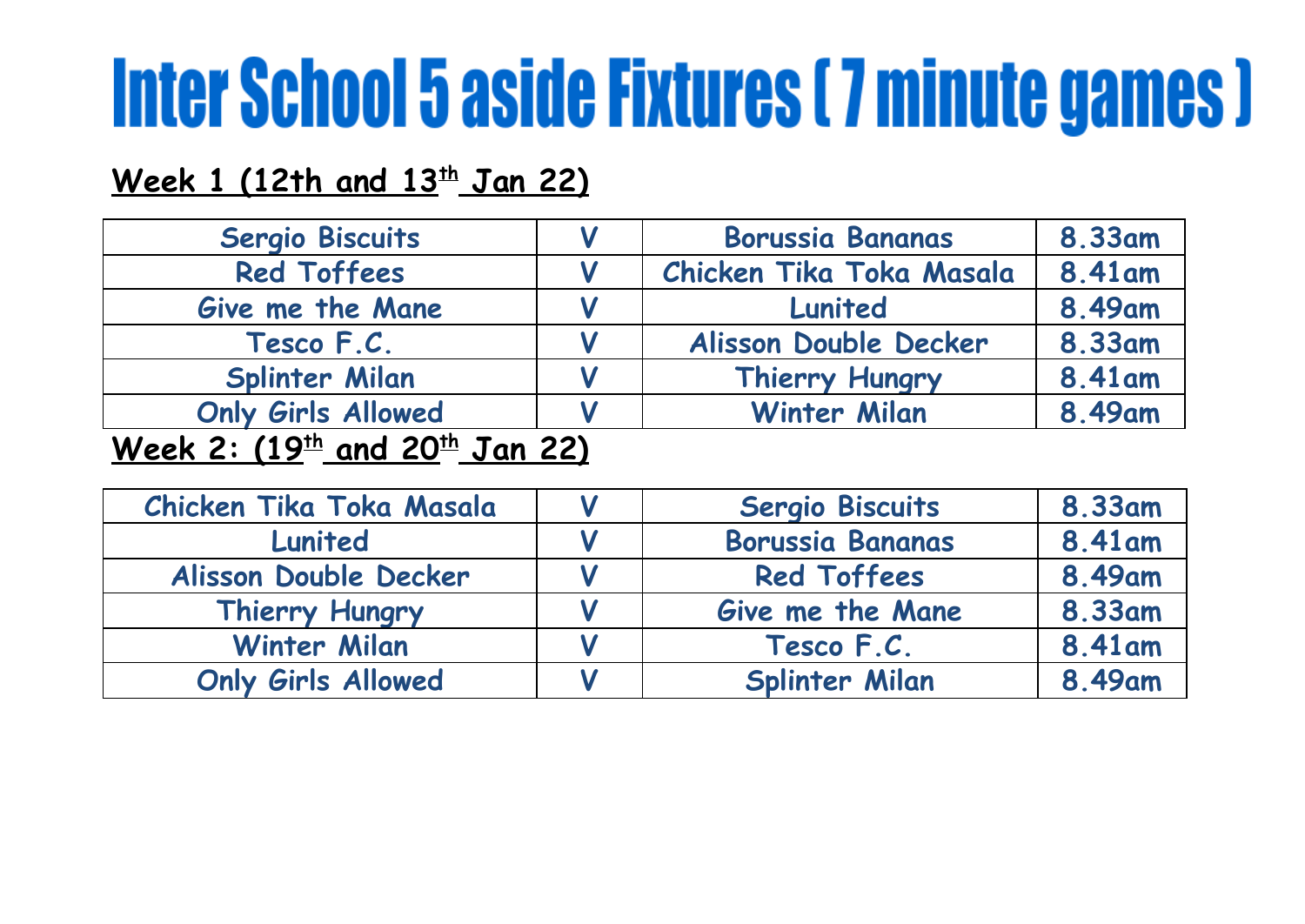## **Week 3: (26 th and 27 th Jan 22)**

| Sergio Biscuits                                                                                                                                                                                                                                                                                                                    | Lunited                   | 8.33am |
|------------------------------------------------------------------------------------------------------------------------------------------------------------------------------------------------------------------------------------------------------------------------------------------------------------------------------------|---------------------------|--------|
| Chicken Tika Toka Masala                                                                                                                                                                                                                                                                                                           | Alisson Double Decker     | 8.41am |
| <b>Borussia Bananas</b>                                                                                                                                                                                                                                                                                                            | Thierry Hungry            | 8.49am |
| <b>Red Toffees</b>                                                                                                                                                                                                                                                                                                                 | <b>Winter Milan</b>       | 8.33am |
| Give me the Mane                                                                                                                                                                                                                                                                                                                   | <b>Only Girls Allowed</b> | 8.41am |
| Tesco F.C.                                                                                                                                                                                                                                                                                                                         | <b>Splinter Milan</b>     | 8.49am |
| $\mathbf{M}$ $\mathbf{L}$ $\mathbf{A}$ $\mathbf{A}$ $\mathbf{A}$ $\mathbf{A}$ $\mathbf{A}$ $\mathbf{A}$ $\mathbf{A}$ $\mathbf{A}$ $\mathbf{A}$ $\mathbf{A}$ $\mathbf{A}$ $\mathbf{A}$ $\mathbf{A}$ $\mathbf{A}$ $\mathbf{A}$ $\mathbf{A}$ $\mathbf{A}$ $\mathbf{A}$ $\mathbf{A}$ $\mathbf{A}$ $\mathbf{A}$ $\mathbf{A}$ $\mathbf{$ |                           |        |

#### **Week 4: (2nd and 3rd Feb 22)**

| Alisson Double Decker     | Sergio Biscuits          | 8.33am |
|---------------------------|--------------------------|--------|
| Thierry Hungry            | Lunited                  | 8.41am |
| <b>Winter Milan</b>       | Chicken Tika Toka Masala | 8.49am |
| <b>Only Girls Allowed</b> | <b>Borussia Bananas</b>  | 8.33am |
| <b>Splinter Milan</b>     | <b>Red Toffees</b>       | 8.41am |
| Tesco F.C.                | Give me the Mane         | 8.49am |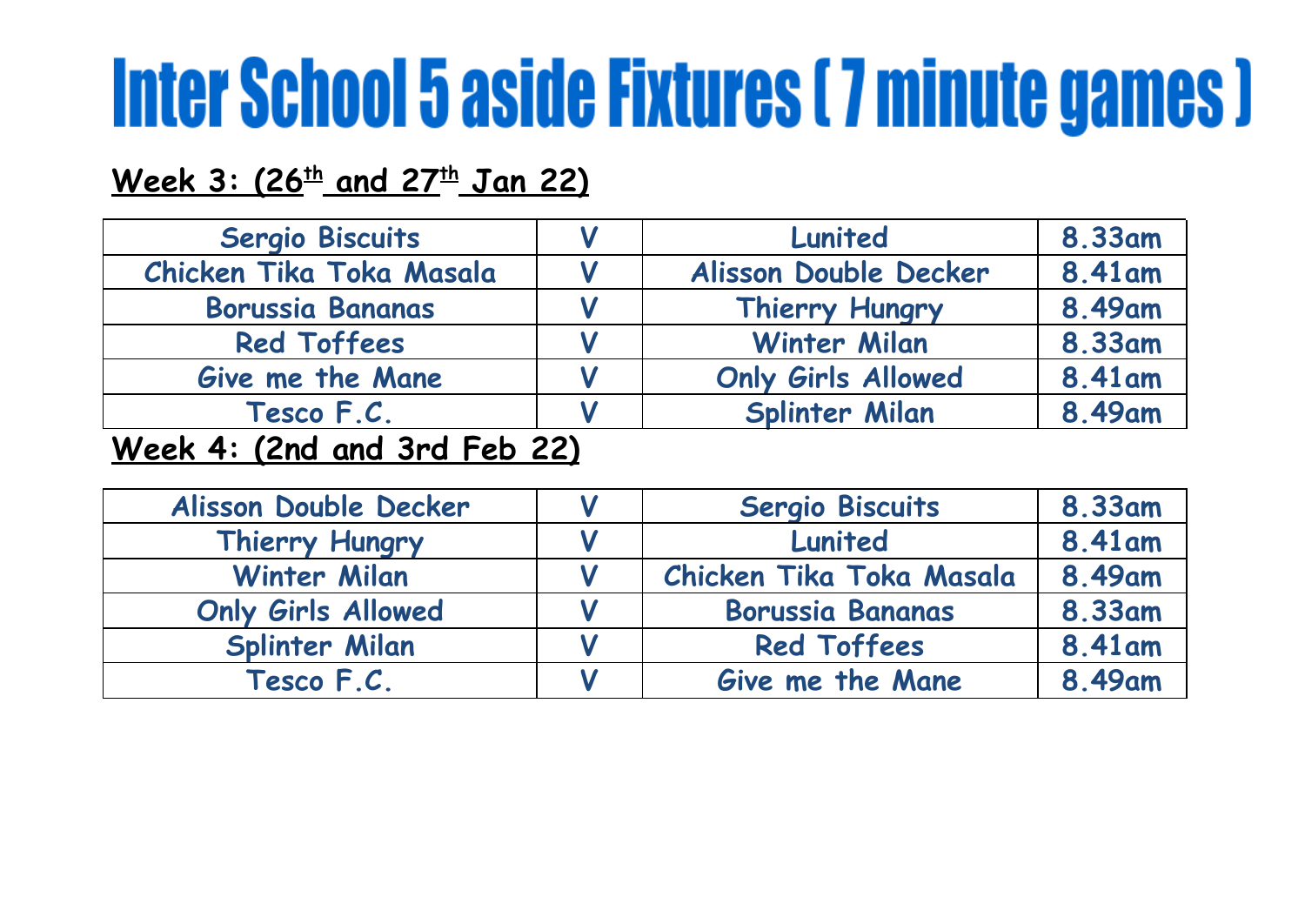## **Week 5: (9 th and 10 th Feb 22)**

| Sergio Biscuits                                                                                                    | Thierry Hungry            | <b>8.33am</b> |
|--------------------------------------------------------------------------------------------------------------------|---------------------------|---------------|
| Alisson Double Decker                                                                                              | <b>Winter Milan</b>       | 8.41am        |
| Lunited                                                                                                            | <b>Only Girls Allowed</b> | 8.49am        |
| Chicken Tika Toka Masala                                                                                           | Splinter Milan            | 8.33am        |
| <b>Borussia Bananas</b>                                                                                            | Tesco F.C.                | 8.41am        |
| <b>Red Toffees</b>                                                                                                 | Give me the Mane          | 8.49am        |
| $\mathbf{M}$ and $\mathbf{M}$ and $\mathbf{M}$ and $\mathbf{M}$ and $\mathbf{M}$ and $\mathbf{M}$ and $\mathbf{M}$ |                           |               |

### **Week 6: (16th and 17th Feb 22)**

| <b>Winter Milan</b>       | <b>Sergio Biscuits</b>   | 8.33am |
|---------------------------|--------------------------|--------|
| <b>Only Girls Allowed</b> | Thierry Hungry           | 8.41am |
| <b>Splinter Milan</b>     | Alisson Double Decker    | 8.49am |
| Tesco F.C.                | Lunited                  | 8.33am |
| Give me the Mane          | Chicken Tika Toka Masala | 8.41am |
| <b>Red Toffees</b>        | <b>Borussia Bananas</b>  | 8.49am |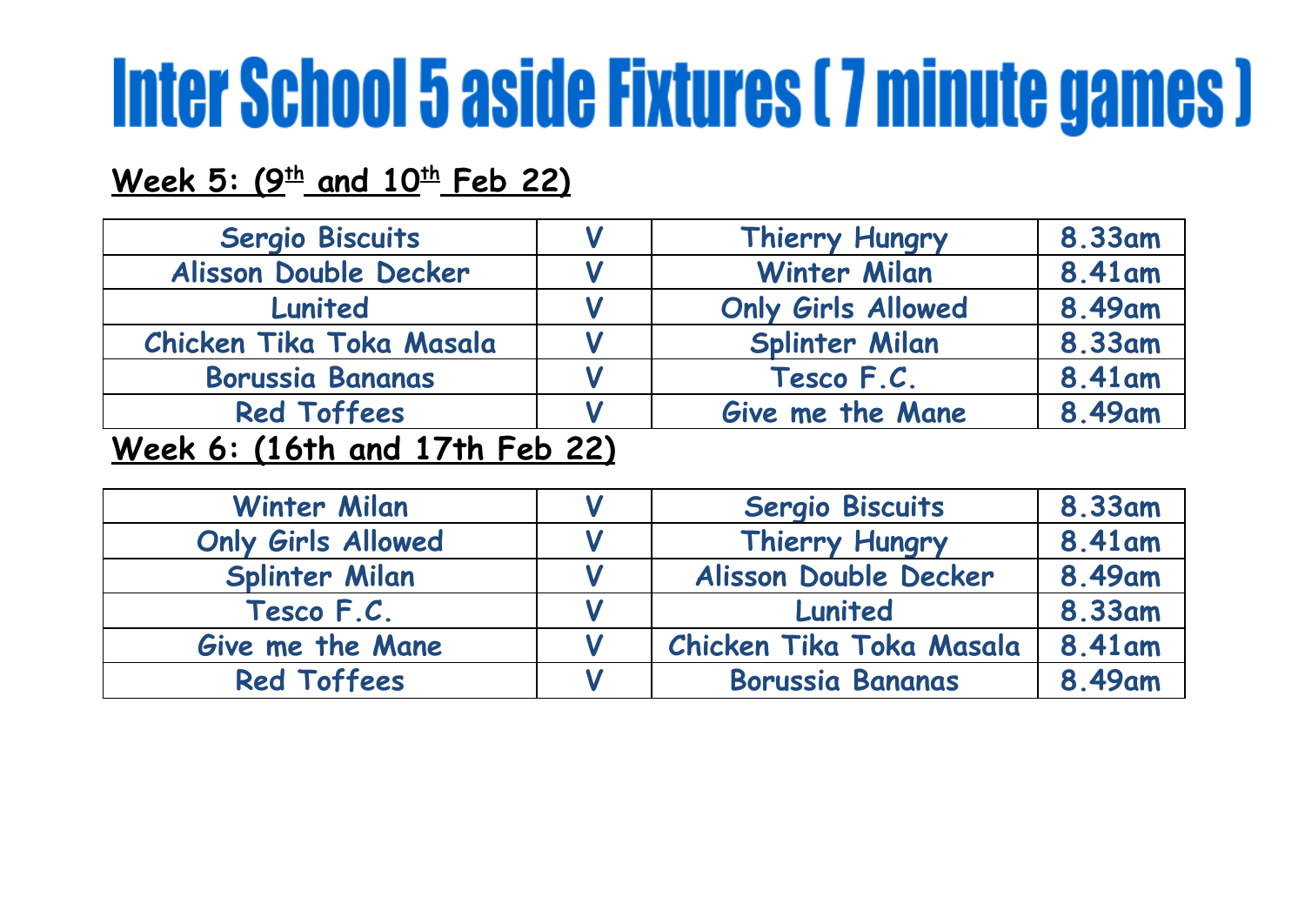## **Week 7: (23 rd and 24 th Feb 22)**

| <b>Sergio Biscuits</b>       | <b>Only Girls Allowed</b> | 8.33am |
|------------------------------|---------------------------|--------|
| <b>Winter Milan</b>          | <b>Splinter Milan</b>     | 8.41am |
| Thierry Hungry               | Tesco F.C.                | 8.49am |
| Alisson Double Decker        | Give me the Mane          | 8.33am |
| Lunited                      | <b>Red Toffees</b>        | 8.41am |
| Chicken Tika Toka Masala     | <b>Borussia Bananas</b>   | 8.49am |
| Week 8: (2nd and 3rd Mar 22) |                           |        |

| <b>Splinter Milan</b>    | Sergio Biscuits           | 8.33am |
|--------------------------|---------------------------|--------|
| Tesco F.C.               | <b>Only Girls Allowed</b> | 8.41am |
| Give me the Mane         | <b>Winter Milan</b>       | 8.49am |
| <b>Red Toffees</b>       | Thierry Hungry            | 8.33am |
| <b>Borussia Bananas</b>  | Alisson Double Decker     | 8.41am |
| Chicken Tika Toka Masala | Lunited                   | 8.49am |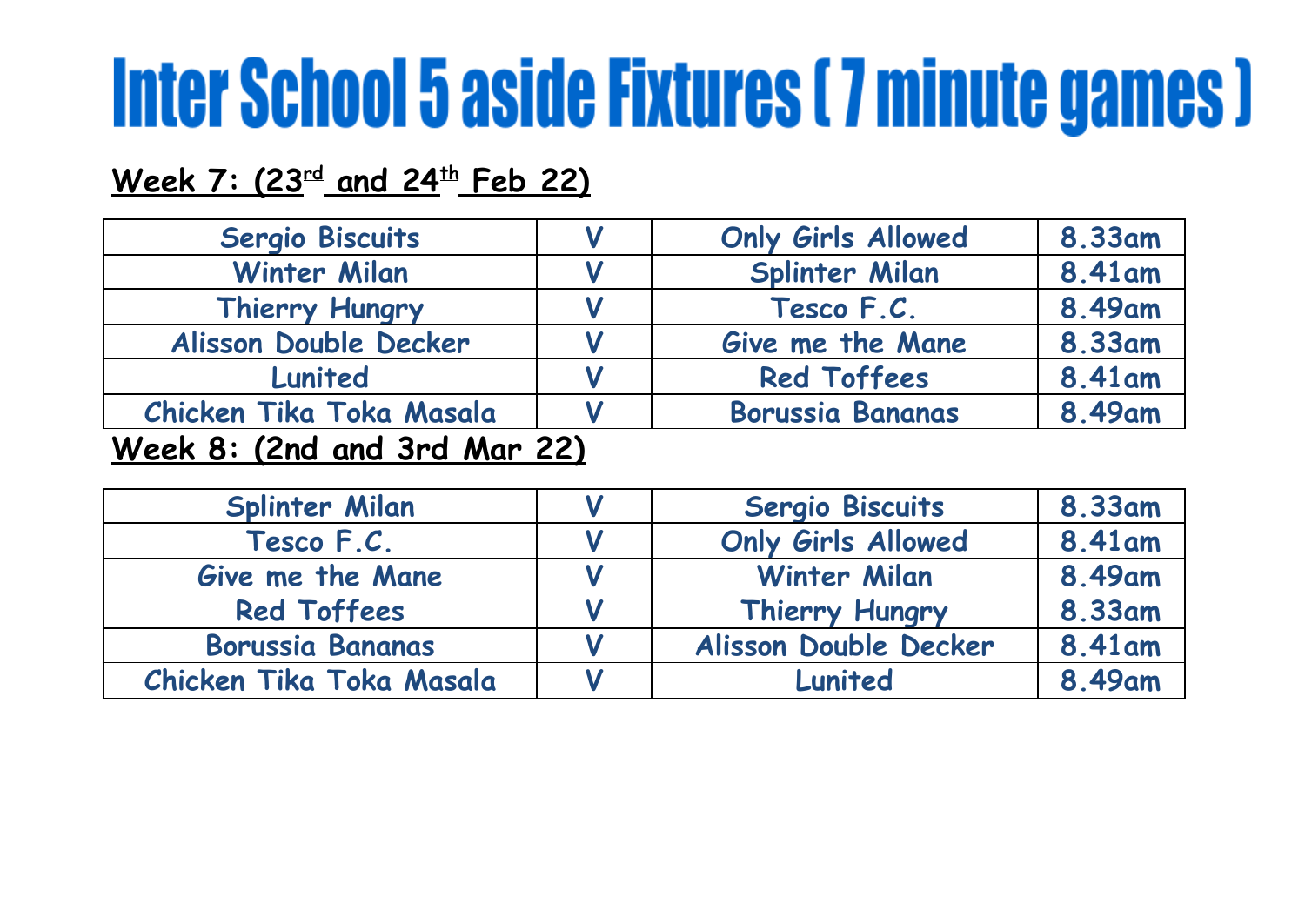### **Week 9: (9 th and 10 th Mar 22)**

| Sergio Biscuits           |                                     | Tesco F.C.               | <b>8.33am</b> |
|---------------------------|-------------------------------------|--------------------------|---------------|
| Splinter Milan            |                                     | Give me the Mane         | 8.41am        |
| <b>Only Girls Allowed</b> |                                     | <b>Red Toffees</b>       | 8.49am        |
| <b>Winter Milan</b>       |                                     | <b>Borussia Bananas</b>  | 8.33am        |
| Thierry Hungry            |                                     | Chicken Tika Toka Masala | 8.41 am       |
| Alisson Double Decker     |                                     | Lunited                  | 8.49am        |
| $\mathbf{A}$              | $\bullet$ $\bullet$<br>$\mathbf{A}$ |                          |               |

### **Week 10: (16th and 17th Mar 22)**

| Give me the Mane         | <b>Sergio Biscuits</b>    | 8.33am  |
|--------------------------|---------------------------|---------|
| <b>Red Toffees</b>       | Tesco F.C.                | 8.41 am |
| <b>Borussia Bananas</b>  | <b>Splinter Milan</b>     | 8.49am  |
| Chicken Tika Toka Masala | <b>Only Girls Allowed</b> | 8.33am  |
| Lunited                  | <b>Winter Milan</b>       | 8.41am  |
| Alisson Double Decker    | Thierry Hungry            | 8.49am  |